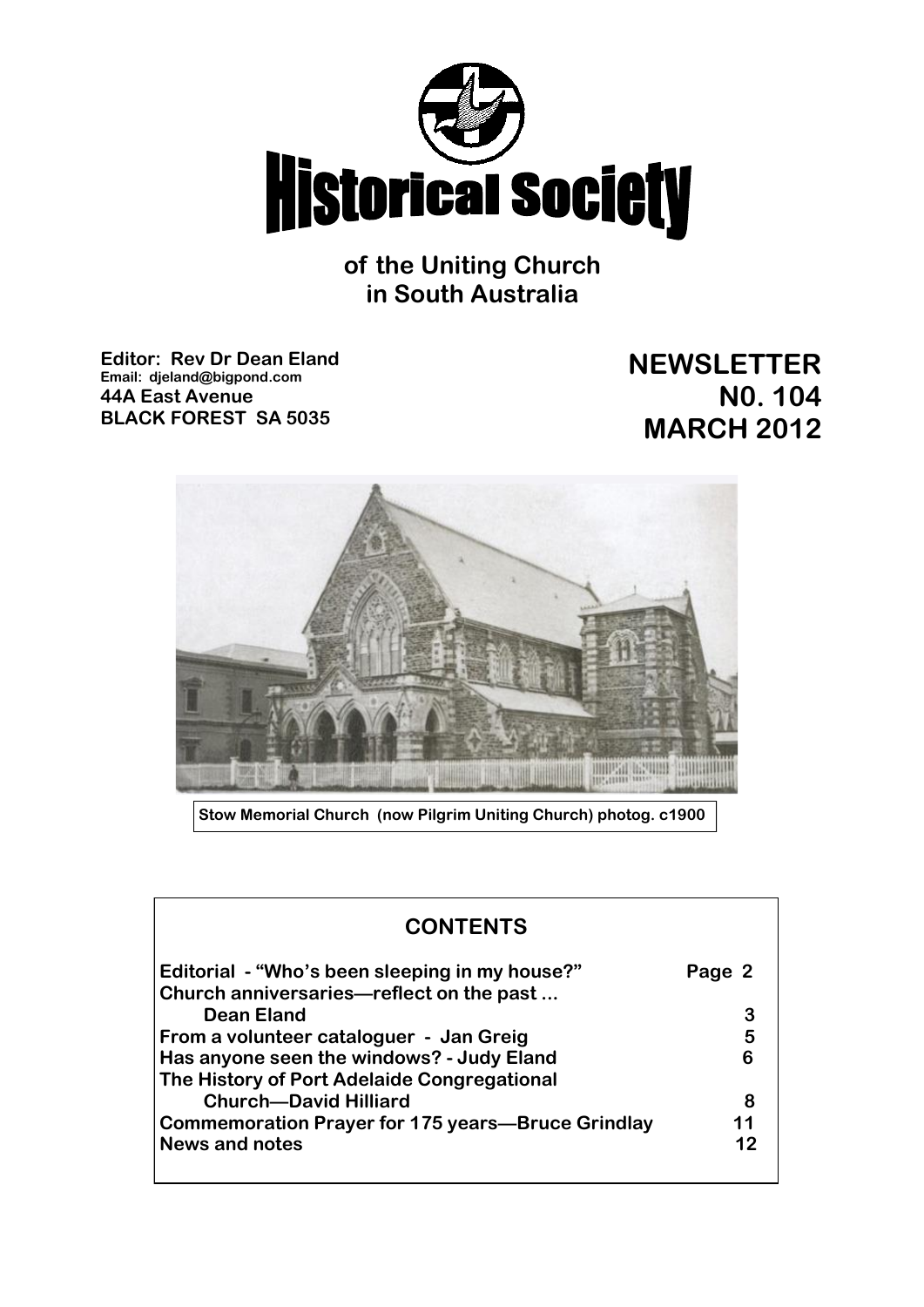# **EDITORIAL**

### **Who's been sleeping in my house?**

The recent ABC 1 TV series, *Who's been sleeping in my house?* demonstrates that recording and interpreting history is no straightforward matter. Documenting and finding meaning in events, places, buildings and people involves several research disciplines and varied skills to connect up the dots.

A recent report of the DABOH (Documentation, Archives, Bibliography and Oral History) group of the International Association of Mission Studies suggests that four related disciplines are core to interpreting church history and this is reflected in the title of the committee. Collecting archive material (minutes, reports, and articles) complements the personal and biographical interests involved in documentation and oral history. Documenting and promoting history begins with questions and involves collecting, interpreting and sharing experiences and insights.

### The DABOH report comments on,

*the distressing inattention to either the need or the means for documentation and memory preservation in the formation (or theological education) of future pastors in Protestant Christianity and in the wider Christian churches. This lack is reflected in the lack of institutional commitment to documentation and in the waning of historical studies in churches, academic institutions and seminaries. There is a need to develop documentation of world Christianity as a "thick" discipline in academic institutions and seminaries.*

### They propose that church historians should,

*offer a moral reading of the shared memory by critical analysis and theological sensitivity. Archivists and historians need to join hands to offer a moral reading of the past. Such study "helps in planning a future founded on the contributions of Tradition whereby memory is also prophecy" (Pastoral Function of Church Archives, 1997).*

Our Historical Society is in the fortunate position to be well resourced compared with other groups in Australia. Each year it sets out to recognise and support those who are committed to preserving memory for the sake of the future. In recent years the Society has extended its support by encouraging research and documenting the story of the church in this State.

If we want to look forward we need to look back, learn from experience and find in our past prophetic hints of the future. Mission objectives are achievable when they build on UCA traditions and ethos and not upon immediate preoccupations or quick fix solutions.

> *Dean Eland* **Editor**

### **PROGRAMME FOR 2012**

**Details of the forthcoming events in the Historical Society's Program on page 10 & 12**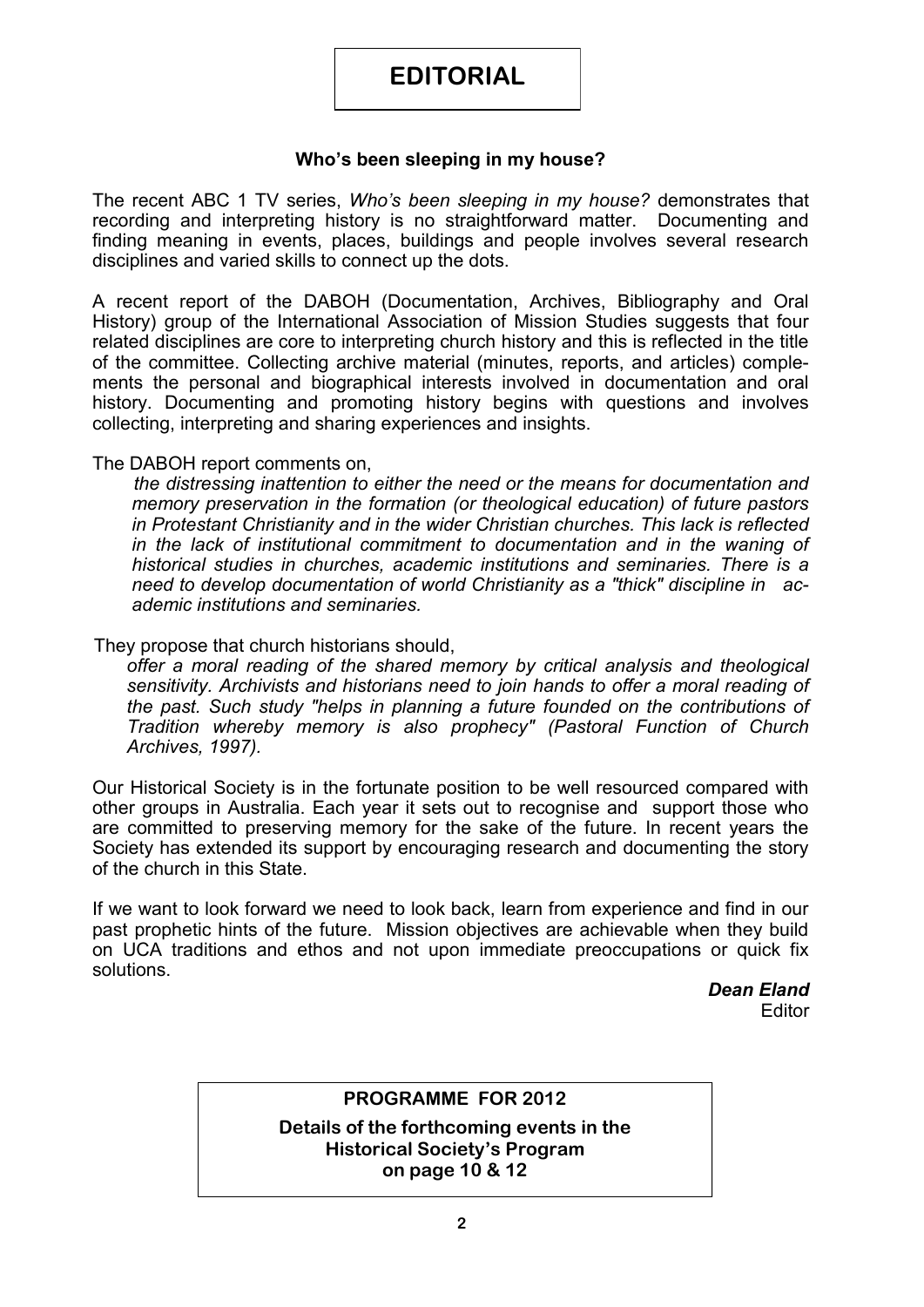### **Church Anniversaries: Reflect on the past, articulating present challenges and discerning the future**

This year South Australia is celebrating 175 years of European settlement. Several congregations in the Uniting Church will be also celebrating important milestones in their history, Pilgrim congregation 175 years on May 20<sup>th</sup>, Milang 150 years on October 21<sup>st</sup> and Cummins 100 years on May 6th. The UCA Historical Society of SA would like to hear from others so we can include commemorative publications and other information in our collection.

Pilgrim's 175th anniversary service will celebrate the formation of the first Wesleyan church on Thursday 11th May 1837 and the first Congregational church on Tuesday 19th December 1837. The moderator will be the guest preacher at Pilgrim on May 20<sup>th</sup> with a commemorative service at 10.30am.

On Saturday 24th June at 1.30pm there will be a walking tour of former city church sites. Meet at the rear of Pilgrim Church. This tour will be repeated on Tuesday 6th November at 6.30pm. A tour of the graves of leading Congregational, Methodist and Presbyterian ministers and lay people will also assist people gain some appreciation of the dedication and commitment of leaders who laid the foundations that we build upon today. This tour will be held at West Tce. cemetery on Saturday 21st July at 2.00pm and a brief service will be held at the grave of the Rev T Q Stow who died on 19th July 1862 (150th anniversary). This tour will be repeated on Friday 12th October at 6.30pm.

Pilgrim church inherited two denominational traditions, the Wesleyans and the Congregationalists, when they came together as Union Church in the City in 1969. The dissenters or independents who came to make this land their home carried with them strong convictions about the separation of church and the state, freedom to worship without the restrictions and release from those institutional and social customs of the motherland which recognised some classes and religious groups as more privileged than others. The place, the people and their social purpose were closely intertwined and these convictions and their achievements laid the foundations for a new way of living in community in South Australia. Those who were involved took great risks, were subject to criticism and experienced many moments of doubt and struggle. A celebration of this 350 year denominational history will be a part of a symposium on the topic, "Our Church Born in Dissent: 350 years ago today". This session will be held on August 24<sup>th</sup> in the Chapel of Reconciliation, Adelaide College of Divinity, Brooklyn Park beginning at 7.30pm.

Anniversaries are a significant opportunity to celebrate the past, consider present challenges and look to the future. There are many good informal reasons for inviting former members and friends to local celebrations as we like to catch up with family news and recognise achievements and the contributions people have made over the years. Anniversaries affirm that that the church is about people and their commitment to a common cause. Congregations are about people meeting, a coming together for a purpose, building community life and these are the experiences that lead us to think about the meaning and significance of particular places and properties. We do this because our remembered past is associated with places, a recollection of events when people were challenged or comforted and lives changed.

We cannot celebrate anniversaries apart from the people who were involved and the buildings that they occupied. Nor can we ignore the place churches occupy in the social landscape of the wider community. The significance of any historic artefact or public building cannot be understood without reference to the people who conceived it, worked to ensure its completion and who held strong convictions about its purpose.

Buildings are the home and meeting place of congregations and over 175 years in SA places, people and purpose have worked together to be a presence in community. Over the years they have confronted uncertainty and doubts about maintaining property and restoring buildings as the church's purpose is about a vision for a better world, restored relationships, reconciliation, justice and human transformation. Yet in so many ways the places where we meet become instruments for achieving this vision. *[contd. over the page]*

An urban sociologist has suggested that religious traditions are an important feature of the urban landscape as immigrants have,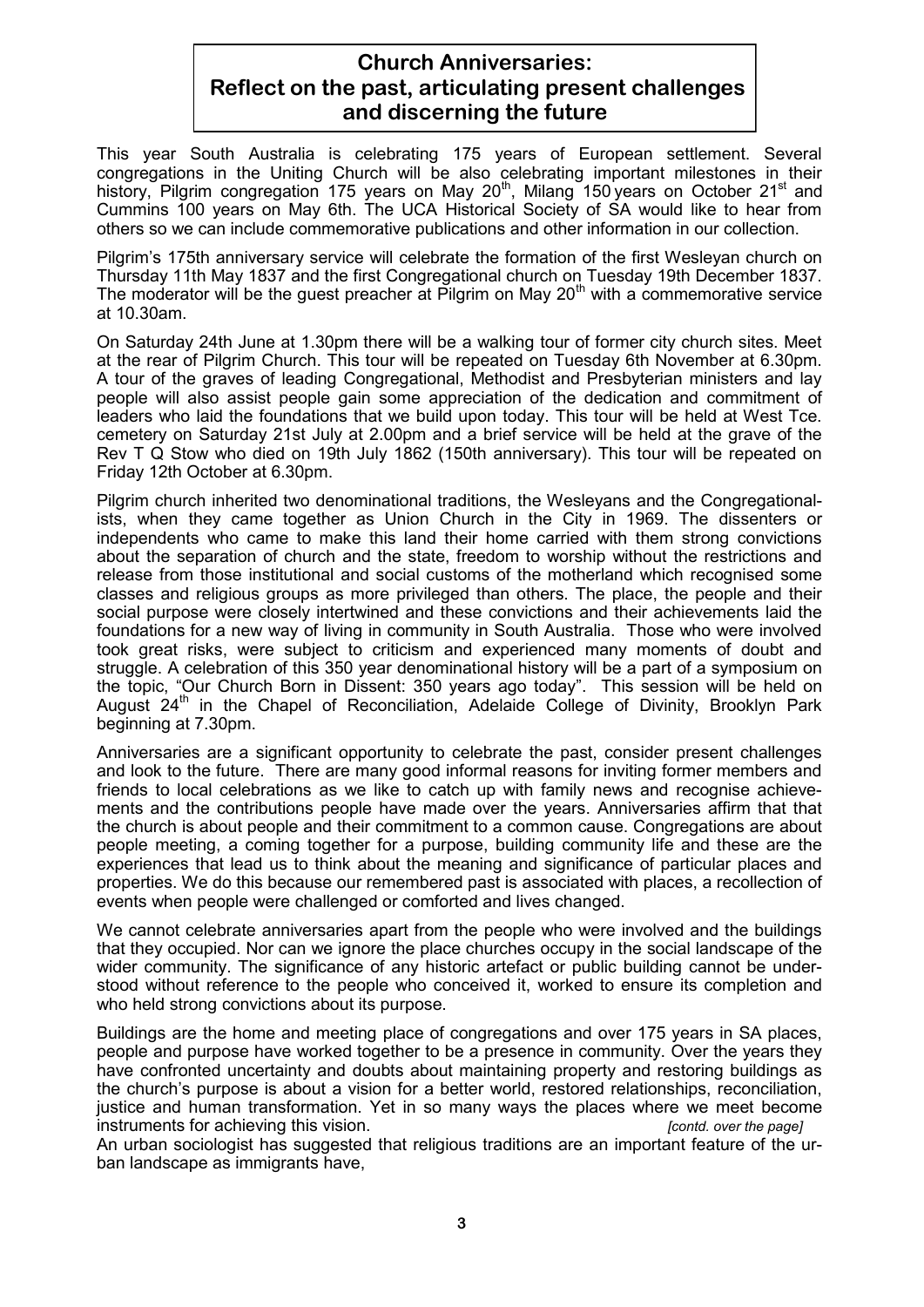appropriated public spaces for themselves and transform them into venues for shaping, displaying and celebrating their inherited and emergent ways of life and their understandings of the world (Orsi 99:47*).*

Orsi argues that religious traditions impose themselves on the urban topography and the spatial distribution of temples, store fronts, mosques and churches are representative pathways in mapping the social relationships which exist across classes, occupations and civic life. For the immigrant community, *the self becomes recognizable to itself in the familiar stories others tell in familiar accents in such settings* (Orsi 99:55).

For new faith communities in a strange land, religious centres are spaces where members help each other come to terms with new diverse cultural realities. Identity and belonging is discovered as we bring our *lives into this space.* Here many have experienced support at times of crises and these moments are often associated with *separation, loss, and alienation which come with migration and immigration, or by the tensions and emotional consequences of life in a maritime port.* (ibid.:55). Overcrowded or poor housing, unemployment in times of depression, overwork or exploitative work practices or the dangers and threats of street life to women and children or to the younger generation became issues for our congregations over several generations.

While religious spaces are important expressions of social purpose, they also express the identity, endeavour and aspirations of its members. Sites are venues to make connections with the wider community and civic life and contribute to sense of place and faithful capital. Meeting places provide clues to the *networks or pathways* which people travel in their social rounds, *connecting them with others across the cityscapes. It is along such pathways that city people construct durable and dependable networks of association. Together they make up the social order of the city* (ibid:51).

Shared narratives and congregational stories tell us where we have come from and who we are and they also ground us in our present reality. *The remembered past leads us to a better understanding of the challenges we currently face. Who lives here today and what they are like; what is changing now, for better or worse; and what forces are affecting lives in this community* (ibid).

An understanding of our past also helps us discern directions for the future. If we are to minister to the soul or spirit of a city, such a ministry can take a myriad of forms. The experiences that we have of ministry now, the traditions and practices which we are establishing will be the heritage passed on to the next generation and will, in effect, set the scene for discerning future directions.

Several years ago Michael Leunig was asked to write a prayer for the opening of a new community church facility in rural Victoria. This prayer reminds us that a building and its place in community symbolises many purposes. It is a shelter, a place of refuge, a place of welcome and hospitality. Here people meet for a sacred purpose, to celebrate their relationship to a covenanting God, to restore brokenness, to give thanks, to enter into binding relationships with one another, to rally for a cause, to confront injustice, to bind up the broken hearted, to wait upon the Spirit and to seek a purpose in life, to be challenged and invited to discern new directions and priorities. A place to hear the call to follow and begin a faith journey and a place to celebrate and give thanks when we come to the end of our part in Pilgrim's way.

*We give thanks for this beloved place; For what it gives; For what it creates; And for all that it holds in our community of faith and hope.*

*[contd. next page]*

*This place is made of God's gifts. It is made real by the work of many hands. It is made alive by the tears of sorrow which have fallen on this ground. It is made true by the vows of love and commitment spoken here; And it is made beautiful by the sufferings, joys and yearnings which have found ref-*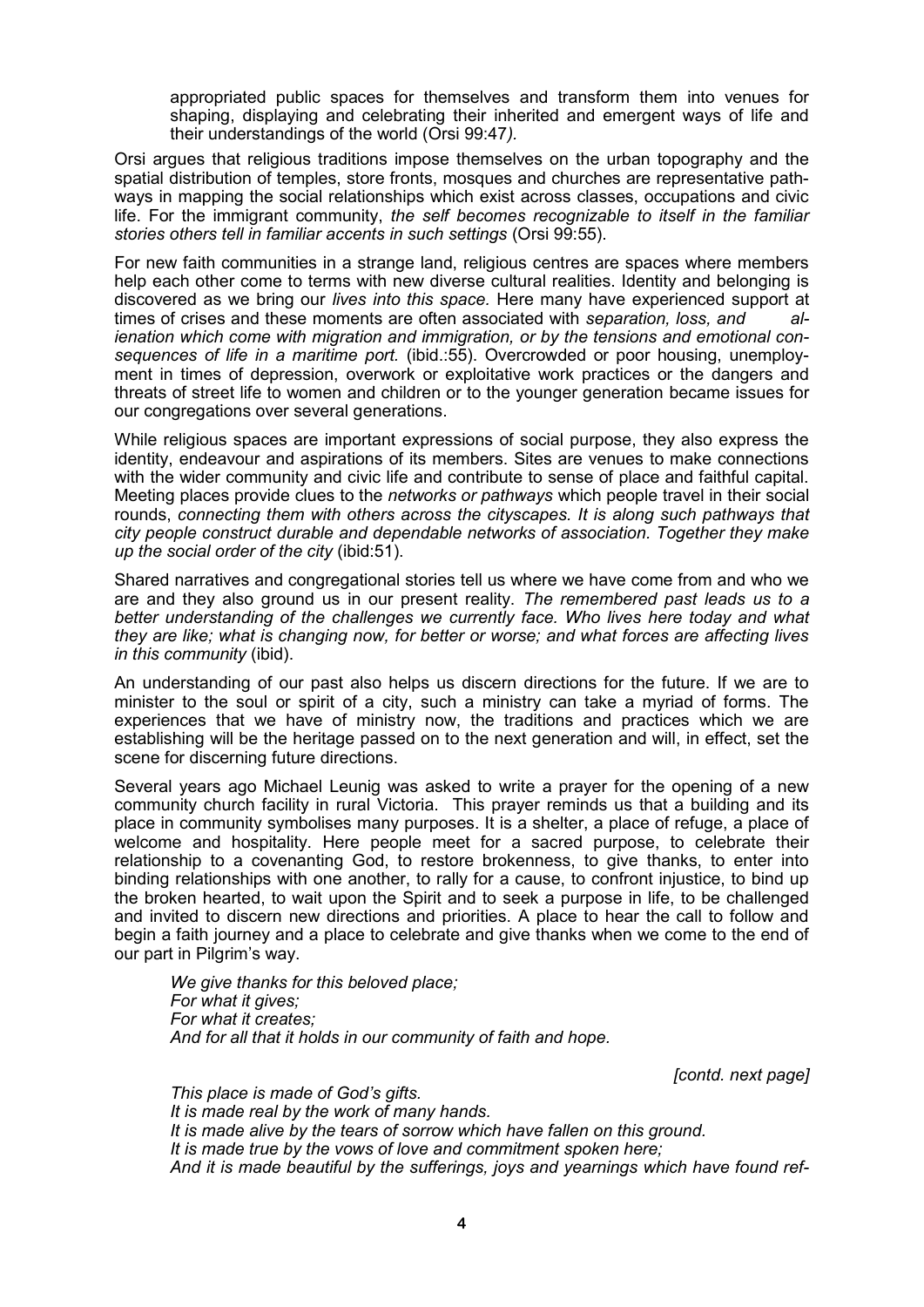## **FROM A VOLUNTEER CATALOGUER**

Where are you from 1.00 pm to 4.00 pm on a Wednesday? You will find me at the Uniting Church History Centre, 44A East Ave, Black Forest (8297 8472) if I am not on holidays or working!

In another life, I was an advisory teacher/librarian and Regional Librarian in the Riverland for the Education Department. Now, at the History Centre I catalogue photographs of people from private collections, 'New Times' and now I have begun on photographs from 'Central Times'. Sometimes this is not an easy job as many photographs have no names on the back of them. Using the pooled wisdom of the rest of the volunteers, I mostly find the name. Every now and then I take some from 'my too hard box' and ask Jim Everett, the archivist for the UCA to take a look.

The photos are filed in folders named 'Ministers' (green folders) and 'Lay' (pink folders). I am interested in receiving orders of service for ordination and ministers' funerals as well as other special times in the worship life of the various churches. (There are filing cabinets with information from churches open and closed.) Later on these files will be added to the database that is being prepared.

If you were the Moderator, the photographer took many photos – reading the paper, at your desk, in the garden, preaching, being installed and almost any other place you can imagine. You should see yourself in your younger days!

Some of the photos, mainly from the early days of Methodism, date back to the 1800's. The Centre receives enquiries from all over the world and from many states in Australia. We are delighted to try to contribute to family histories if we hold any information. Often we are able to point you in another direction.

I **dislike** filing with a passion and so I am grateful for Gaye Brown, David Greig and Judy Eland who file for me! I haven't worked out whether they do it to encourage me or to shut me up!

*Jan Greig*



*uge and meaning in this place.* 

*For such blessings of the Holy Spirit: for these mysteries we rejoice and give thanks; in the conviction and faith that hearts will open in this forgiving space; that differences will here be welcomed into fellowship and that courageous healing journeys may here begin.* 

*From this refreshed place let us go outward and restore what we can of our broken world and troubled world. And let us go inwards and refresh our vision and love of God's wondrous creation.* 

#### **References**

Orsi, Robert A. ed. 1999. *Gods of the City: Religion and the American Urban Landscape.* Indiana University Press. Mann, Alice. 2008. "Ministering to the Soul of a Community" *Alban Weekly*. The Alban Institute. 8th December.

*Dean Eland*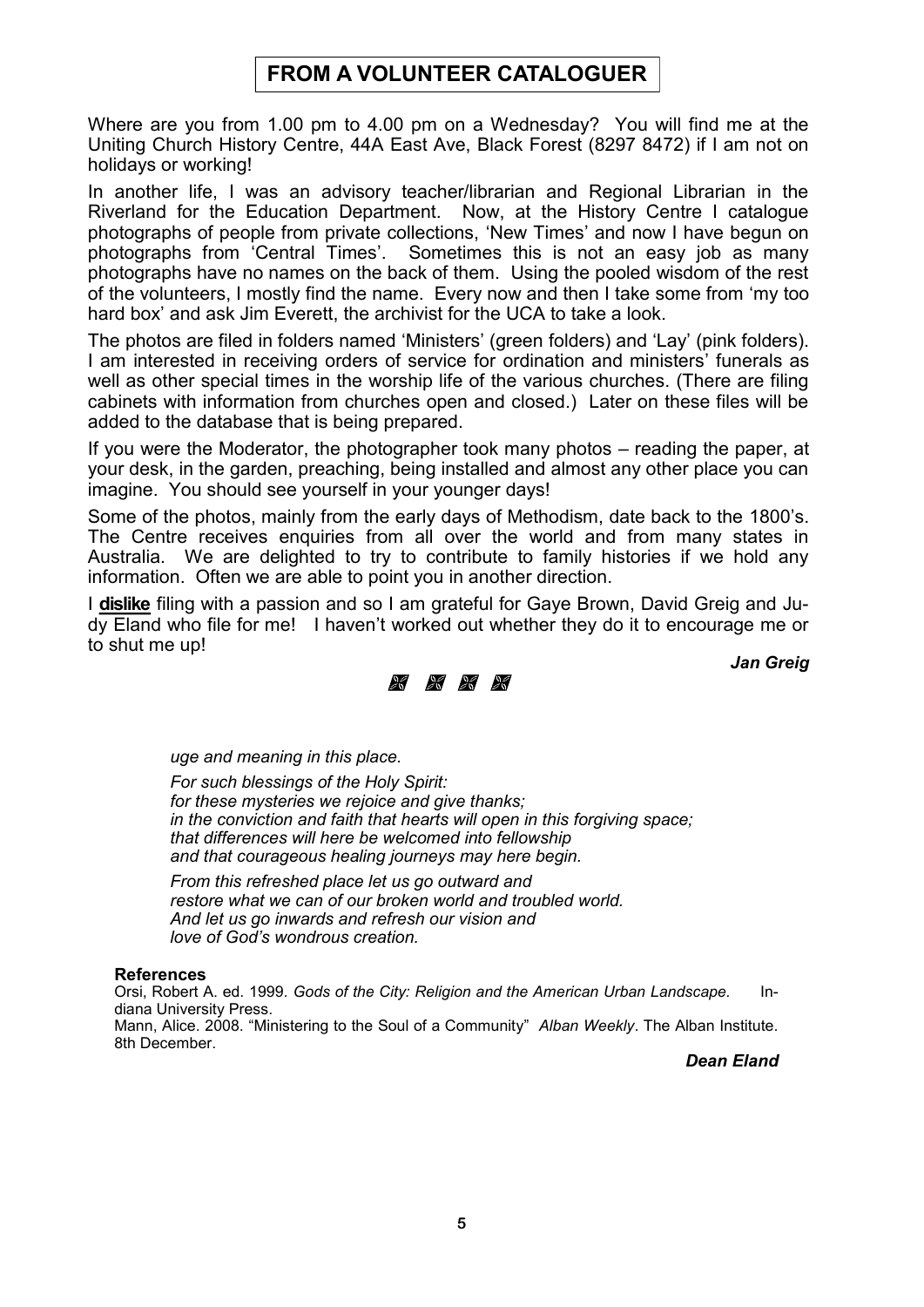## **HAS ANYONE SEEN THE WINDOWS?**

Salt Lake Methodist Church was typical of many hundreds of congregations established throughout rural S.A.in the 19<sup>th</sup> century. Beginning in 1869, services were held in homes. By 1874, a wattle, pine and daub building was erected near the shores of Lake Bumbunga (the Pampangaka term for "rainwater lake") in the Lochiel district. The services were well attended by the farming community and the building was also used a weekday schoolroom. In 1906, a more substantial stone structure was built by Mr C.H. Coltman.

Not far from the church a small cemetery was established on a hill overlooking the lake. A few of the pioneer graves can still be seen at the north end of the lake. Locals often remarked on the beauty of the changing colours of the lake, pink and blue, with the pretty reflection of the hills.

On April 8<sup>th</sup> 1934 the Diamond Jubilee (60years) of the original building was celebrated by the



citizens of the district as well as many who returned for the occasion. This big event, spanning three days, was well reported in "The Stanley Herald" on the 12 April 1934. On the Sunday, the President of the Methodist Conference (Rev J C Hughes) conducted two services. About 300 people attended the afternoon service when four beautiful stained glass windows in memory of the pioneers were unveiled. The four people remembered were:

Miss Anne Chapman (unveiled by her brother Mr Joe Chapman)

Mr Inder Hill (by his daughter Mrs D A Nottle) Mr J R Bidgood (by his daughter Miss Elsie Bidgood) Miss Jessie Corsten (by her nephew Mr A J Corsten)

At a subsequent date the front vestry window was beautifully painted with lilies by the famous Steve Wickes in memory of Mrs Janet Hancock.

A combined choir conducted by Mr Milton Stephens accompanied by organist Mrs A E Smith (Alma's mother) provided special singing.

On the Monday, a Jubilee High Tea was held where 200 people enjoyed "a sumptuous banquet". The tables were decorated in the fashion of the time with cosmos and ferns. The convenors (Mesdames J H Hancock and A J Davidson) with a host of willing assistants "excelled themselves in the preparing of such delicious viands". The central attraction was a huge two tiered cake with 60 candles, symbolic of the 60 years of church work. Mrs Coltman (Snowtown organist) and the Rev J C Hughes were the guest speakers while other items of musical entertainment were provided.

The celebrations were concluded on the Tuesday evening with a concert before a packed house, raising £13 (\$26). Singers included Alma Smith, who is still singing today in the choir of Pilgrim Uniting Church Adelaide.

The Salt Lake Church was closed in 1951 after problems with the foundations and the constant struggle to farm the poor soil. The remaining congregation joined the Snowtown Church in the same Circuit while some pews and the pulpit chair were presented to the Lochiel Church.

The question is; does anyone know what happened to the stained glass windows when the building was demolished? It has been suggested that they might have been stored under the stage in the Snowtown Church Hall. Two of the participants in that 1934 celebration would be very interested to find out!

My thanks to Alma Smith who assisted in the preparation of this article with her memories and photos of the Salt Lake community.

*Judy Eland*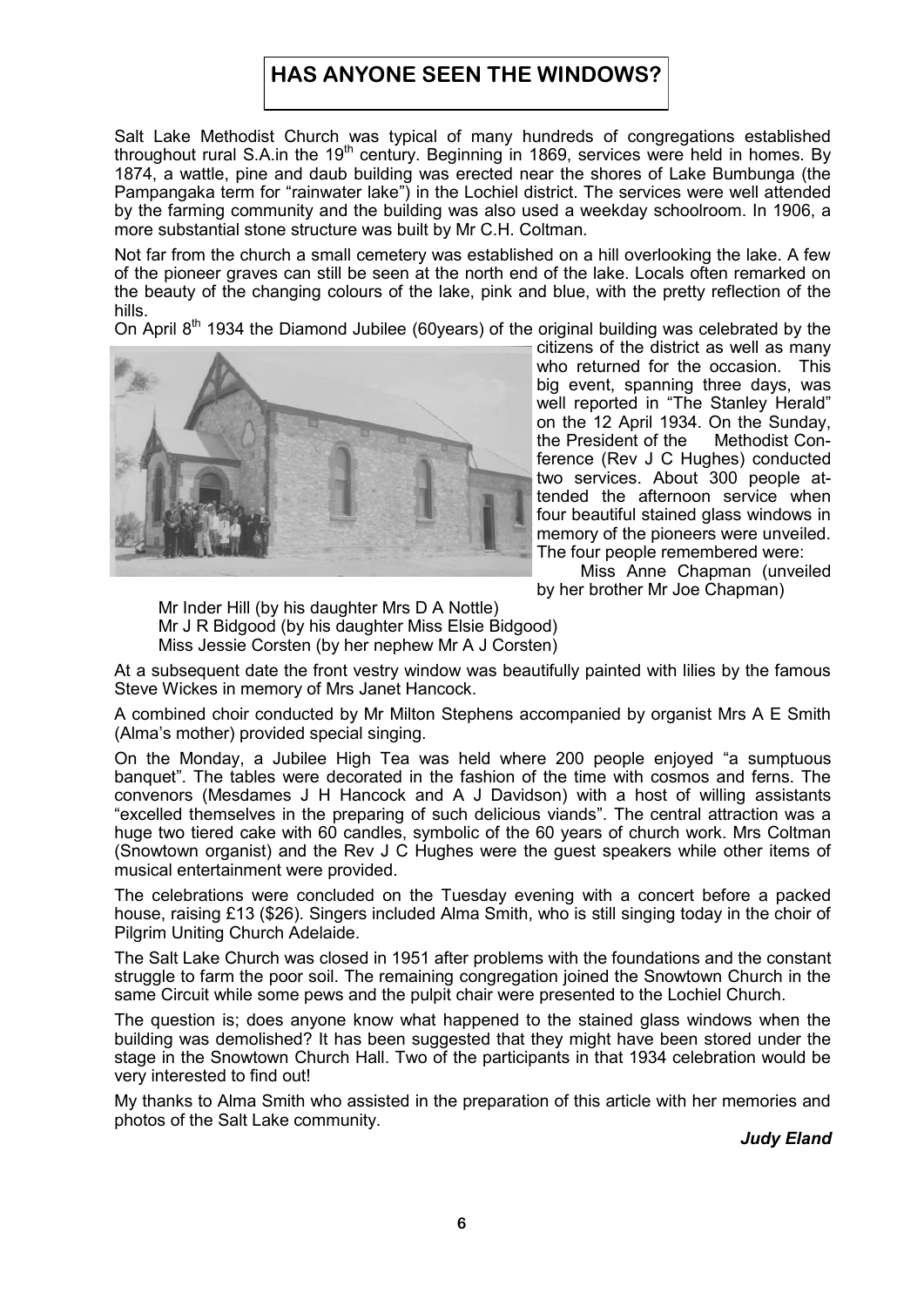#### **The History of Port Adelaide Congregational/Uniting Church**  *Address given at Port Adelaide Uniting Church, Western Suburbs Organ Festival, 3 January 2012* David Hilliard

This church is one of the most prominent buildings in Port Adelaide and it embraces a rich history so I am grateful to the organisers of this recital series who have invited me to provide a historical portrait.

The Port Adelaide Congregational Church on this site was opened in 1868. Its members have played a significant part in the civic, business and community life of Port Adelaide. They have included a number of merchants, shop-keepers, sea captains and journalists. Some were elected to the colonial and state parliament and eight were at different times elected mayor of Port Adelaide. Many prominent members are commemorated by stained glass windows, wall tablets and memorial furniture. Some of the church's ministers have been public figures and one of them, Lionel Fletcher, as we will see, later attained an international reputation. At its numerical peak, in the years just before the First World War, this church had the largest membership of any Congregational Church in Australia.

For most of its existence this building was a Congregational Church. You may well ask: who were the Congregationalists and what did they stand for? We have not heard of them as a separate body in South Australia since 1977 when they joined with Methodists and the majority of Presbyterians to form the Uniting Church in Australia. Only a few small congregations now remain outside the Uniting Church.

The Congregationalists emerged in England in the latter sixteenth century towards the end of the reign of Elizabeth I. Queen Elizabeth was the supreme governor of a national reformed church called the Church of England which in theory, though not in practice, embraced everyone in the kingdom. This idea was almost universally accepted at the time. However, some Protestant Christians believed that the idea of a state church, in alliance with the government, was contrary to New Testament teachings on the church. They argued that a Christian church was essentially the local congregation and that it should consist only of sincere believers, not the usual mix of believers and duty churchgoers and uncommitted people you inevitably get when a church embraces the whole society. Therefore, they argued, people of faith should separate from the established church and 'gather' in their own voluntary and self-governing congregations, led by their pastor and lay elders. This was a very radical idea. Elizabeth and her government took a dim view of it – they saw it as subversive and dangerous. Everyone, they insisted, should conform at least outwardly to the national church as laid down by act of parliament in 1559: nonattendance meant a heavy fine. No one had the right to choose their own religion for that would lead to chaos and social collapse. Therefore the Separatists, as they were initially called, were severely persecuted. Several of their early leaders were executed for sedition. So these radical groups went underground and met in private. Some went to the Protestant Netherlands where there was more religious toleration, and in 1620 the younger section of these emigrated as a group to North America. They are now known as the Pilgrim Fathers. Their search for religious freedom has become a central theme in the history and culture of the United States.

From this root emerged over time a distinct stream in English Christianity called the Independents or Congregationalists because of their method of church government. Like the Baptists and the Quakers, they refused to conform to the established church. Collectively these bodies were known as Dissenters or Nonconformists. For the sake of conscience they suffered many social disadvantages and were outside the mainstream of national life. Until 1828 they were not able to vote or stand for public office. About this time many of these independent and self-governing congregations grouped together for mutual assistance and cooperation (as in the provision of theological colleges to train ministers) and in 1832 formed the Congregational Union of Great Britain. And so the modern Congregational Church began to take shape. Congregationalists were prominent among the founders of the province of South Australia in 1836. They promoted it as a colony where would be no established church and where all religious bodies would be on an equal footing. Having arrived here, they were strongly committed to political and religious freedom and they opposed state aid to religion. It was wrong in principle, they argued, and in any case a church that contained people of faith should not need propping up with grants from the government. Their first minister in South Australia was Thomas Quinton Stow who arrived in 1837 and was an influential figure in the young colony. The Congregational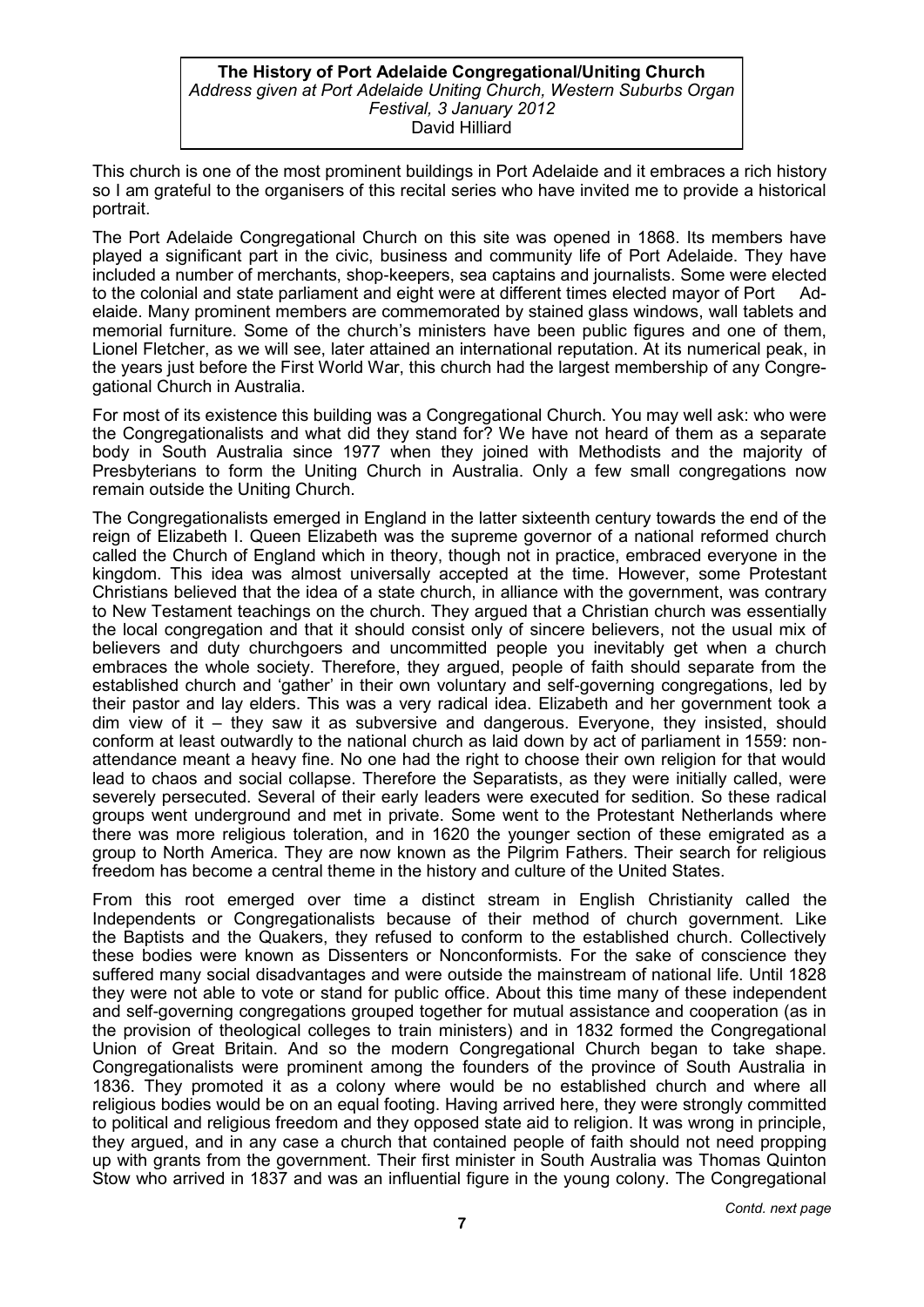Union of South Australia was formed in 1850.

Congregationalists did well in early colonial South Australia. They were prominent in colonial politics, in journalism and in business. Congregational churches, because they were selfgoverning, encouraged individual initiative and responsibility – qualities that helped some members to succeed and become rich. The original John Martin, for example, was a deacon of the Congregational Church at Glenelg. Around Adelaide the Congregationalists founded a number of churches. Some are still landmarks: Stow Memorial Church in Flinders Street, Brougham Place Church in North Adelaide and Clayton Church in Norwood. This church is another.

The Port Adelaide church was formed on 4 November 1849 with 26 members – not all of them Congregationalists but members of other Protestant denominations who initially had no church of their own in the area. The first minister (1849-77) was Matthew Hodge. The congregation began meeting in a sail loft until a small church was built on land at Alberton. Soon afterwards the congregation moved to a stone building on the corner of Lipson and St Vincent Streets and then to a larger building on an adjacent site. This new church, seating about 500, was opened in 1853. Thirteen years later, in 1866, it caught fire while preparations were being made for the annual tea and public meeting – perhaps the oven caught alight? So the congregation made a fresh start. A large block of land was bought on Commercial Road and the land was levelled up, because Port Adelaide was then very swampy. The lower level of this building, intended for the Sunday school, was once on street level.

The new church building was designed in gothic style by James Macgeorge. This was quite novel for non-Anglican churches. Until then Congregational, Methodist and Baptist churches had been built as simple meeting houses or in classical style – certainly not gothic which was associated with the middle ages and 'corrupt' Catholicism. But in England during the 1840s tastes began to change and the new ideas spread to the colonies. In Melbourne Wesley Church in Lonsdale Street was opened in 1858, the first gothic Methodist church in Australia. In South Australia, Flinders Street Baptist Church, in gothic style, was opened in 1863, Stow Memorial Church – by the same architect, R. G. George – in 1867, and Kent Town Wesleyan Church in 1865. The other churches designed by Macgeorge have now been demolished: the original Maughan Methodist Church in Franklin Street and St Andrew's Presbyterian Church in Wakefield Street.

The new Congregational church at Port Adelaide, opened at the end of 1868, was a typical 'Nonconformist' church of the time. It seated 600 and was designed for auditory worship – for a congregation which had gathered to hear the word of God read from the lectern and expounded from the pulpit. It was also designed for a congregation that had other activities under its roof; so it included accommodation for a Sunday school, vestries, meeting rooms and lavatories, which were not found in older churches. It was an expensive undertaking. The land and building cost almost 6000 pounds, which is equivalent to some one million dollars today. In 1878 an organ was installed at the cost of 650 pounds. From then on the church had a strong musical tradition, with a large choir and wide repertoire. The Sunday school flourished: 175 names were on the roll in 1905.

So this church was a statement that Congregationalism had arrived. It was a large and expensive building on a main road in Port Adelaide and it was in gothic, just like the Church of England. It demonstrated that Congregationalists were definitely *not* second-class citizens in South Australia.

The church's first pastor, Matthew Hodge, died of typhoid in 1877. Some of his descendants stayed in the area and one is a member of this congregation at the present day. His successor, who was a serious thinker, was ill for most of his few years here and died young. Attendances went down. Then the church's third minister restored its fortunes. He was Joseph Coles Kirby.

Kirby, born in England, came to South Australia in 1880 from pastoring a prosperous church in Sydney. He was an activist minister who became involved in almost every area of life, both locally and in the colony at large. He had definite views on many issues and causes and did not hesitate to express them. Kirby led this church with a definite strategy. It involved house-to-house visiting of all church members (and not just for cup of tea but for a serious exhortation on their Christian life), a commitment to Christian education of the young, and the encouragement of able young men to enter the ministry. Those who came under *Contd. next page*

**8**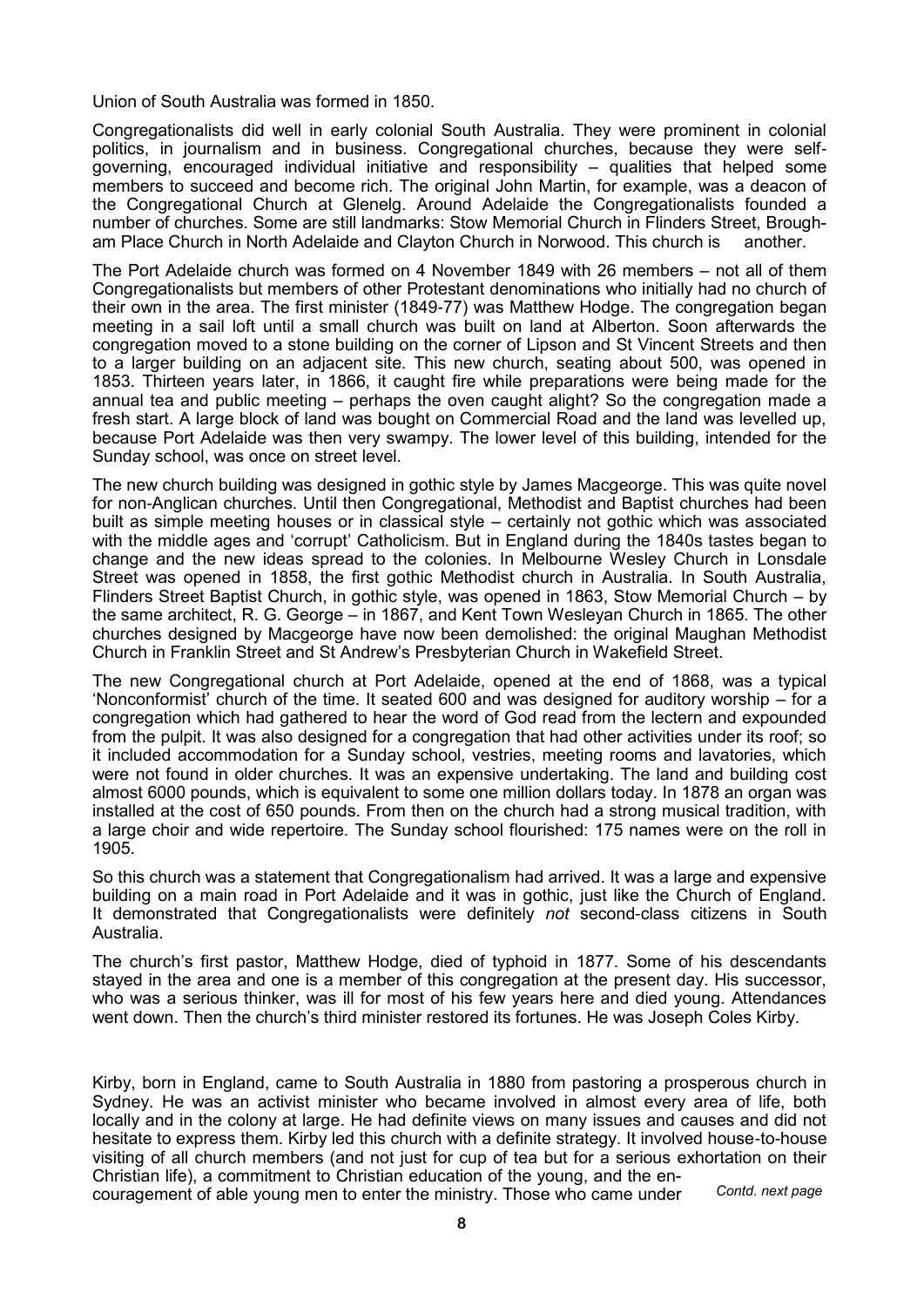his influence and were later ordained into the ministry of the Congregational Church were known as the 'Kirby boys'. He pushed the Congregationalists in South Australia to take up the causes of temperance and opposition to the liquor trade and what was then called social purity, to reduce prostitution and to raise the age of consent. In some of these causes, in alliance with other churches, he was successful. In 1885 the colonial parliament raised the age of consent from 13 to 16. Kirby was instrumental in reducing the number of hotels in Port Adelaide, and in 1915, in retirement, he was a leader in a successful campaign for 6 o'clock closing of hotel bars – this lasted until 1967. He was a founder of the Women's Suffrage League that campaigned for women to be given the right to vote, achieved in South Australia in 1894. He was president of the Early Closing Association, campaigning for shops to close at a reasonable hour on Saturdays. In theology he was a staunch conservative at a time when Congregationalism was moving in more liberal direction. In his latter years he fought the 'New Theology' taught by some younger minsters in Adelaide, for down-grading the evangelical doctrine of salvation through the 'blood' of Jesus shed on the cross.

Those who did not admire Kirby were inclined to dismiss him as 'the self-advertising parson' who did not know when to shut up – always writing letters to the newspapers on what he saw as wrongs that needed to be righted, addressing public meetings and ready to express an opinion on the smallest provocation. A newspaper reporter who visited his church in 1895 observed that his voice was 'just about as unmusical as it could possibly be' (*Quiz and the Lantern*, 20 June 1895). Yet despite the lack of elocutionary powers he drew a large congregation which included some of the leading businessmen of the Port. Kirby in his preaching was earnest and direct, sometimes humorous, ready to discuss the world as it *was* rather gloss over its evils, and able to sustain the interest of his hearers; he was definitely a personality.

Kirby was a prominent denominational leader and was twice president of the Congregational Union of South Australia, in 1886 and 1906. He was also a church planter. From the 1880s the Port Adelaide church began to found branch congregations, which later became independent churches, in the adjacent newer suburbs of Semaphore, Ottoway and Cheltenham.

On his retirement Kirby was succeeded in 1909 by Lionel Fletcher who was minister for six years. But Kirby continued to sit in a seat of honour beside him in the pulpit; he died in 1924. Fletcher was full of energy, a great preacher and evangelist and, like Kirby, a strong opponent of the 'liquor traffic'. His forthright evangelical preaching drew large congregations. His ministry coincided with the outbreak of the First World War: 121 men from the church and Sunday school enlisted, of whom 32 were killed or died of wounds. One can imagine the gloom and sorrow around the church whenever a death was reported. When Fletcher left in 1915 the membership had grown to 450, the largest Congregational church in Australia – only five other Congregational churches in South Australia at that time had more than 200 members. At one service in 1913 it is said that 1200 were present. The gallery was reserved for men, who were allowed to remove their coats at the height of the summer.

Fletcher then spent six months conducting evangelistic missions around South Australia, claiming some 1300 converts. From here he went to Wales, to become minister of a big church in Cardiff that had fallen on hard times. He brought it back to life. Then he was invited to the main Congregational church in Auckland, New Zealand: Beresford Street Church. He also became world vice-president of the evangelical youth movement, Christian Endeavour. In 1932 he was appointed by the World Evangelization Trust to be 'Empire Evangelist'. During the 1930s he conducted evangelistic campaigns in various British counties; then retired to Sydney where he died in 1954. His once-great reputation died with him; he left no institutions or legend.

From then on the Port Adelaide church had a succession of ministers who had to face the problems of the falling population of the area, the Great Depression, the Second World War, the decline of the port since the 1960s and general social change. Two of them died quite young – great losses – and another, a high flyer, was appointed to succeed Lionel Fletcher at Beresford Street Church in Auckland. Membership and Sunday school enrolments slowly declined. In 1950 there were 89 active church members.

In suburban Adelaide, as elsewhere in post-war Australia, local churches nevertheless remained important centres of social life. Port Adelaide Congregational Church had several women's fellowships and its youth groups and sporting clubs (basketball) lasted into the 1960s. But there were warning signs. In 1959 BALM Paints offered to buy the church and land for 32,000 pounds. A few years later Port Adelaide Presbyterian Church closed; the building was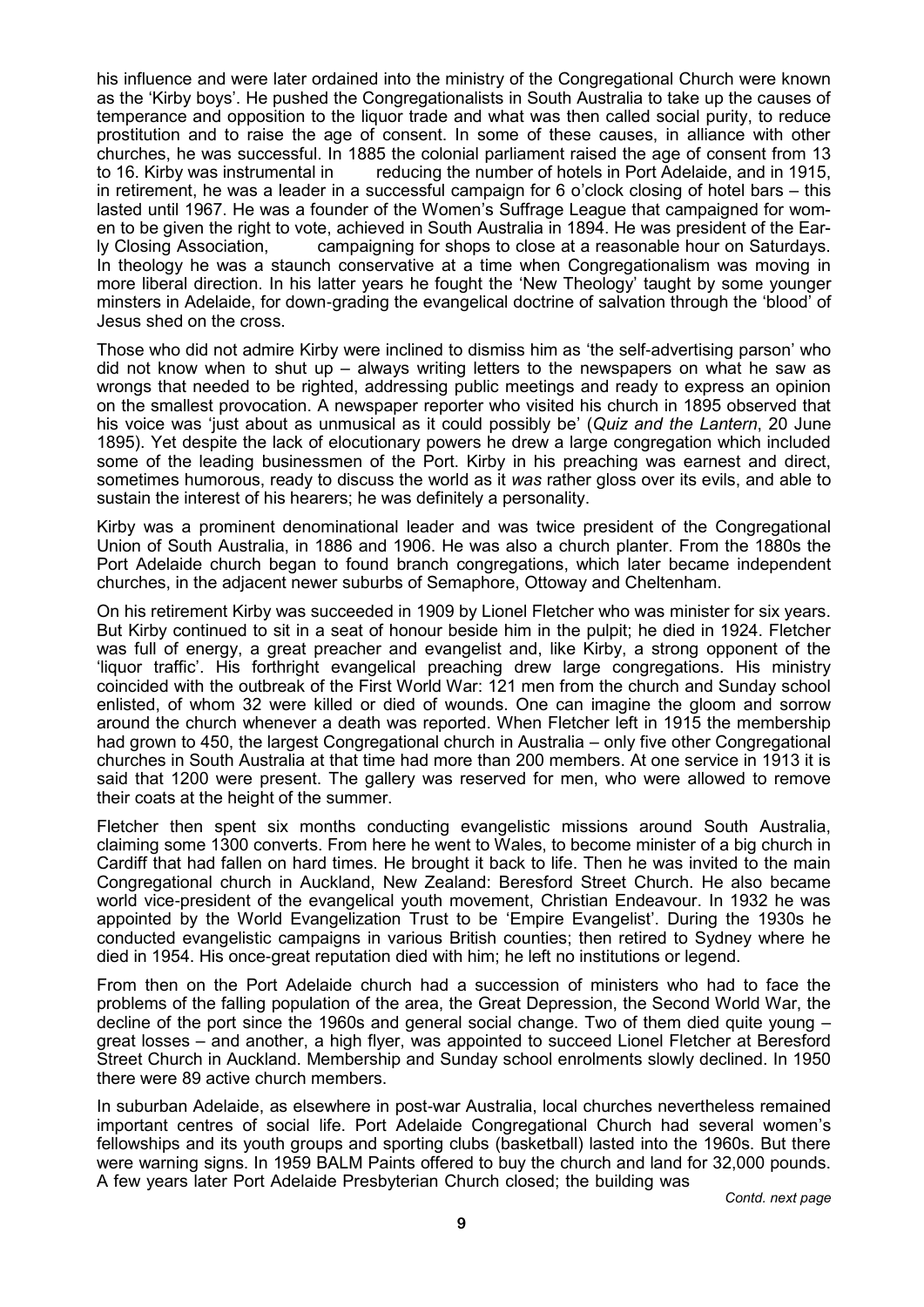sold and bought by Quinn's sail-makers. But this church was resilient. It adjusted its strategies for example, it introduced contemporary worship in 1972. In 1973 the congregation joined with Port Adelaide Methodist Church, in nearby Dale Street, and in 1975 the union was enlarged to include the struggling Congregational churches at Ottoway and Cheltenham. This Port Adelaide United Parish anticipated the formation of the Uniting Church. In 1977 the United Parish became part of the newly formed Uniting Church in Australia; so this congregation became Port Adelaide Uniting Church.

The present Uniting Church congregation, founded in 1849 and now just over 162 years old, maintains a vigorous presence in the Port: an inclusive congregation with a social conscience and keen to build connections with the wider community. May it continue for another 162 years.

*David Hilliard is an Adjunct Associate Professor in History at Flinders University*

## **HISTORICAL SOCIETY'S PROGRAMME FOR 2012**

- **Sunday, 6th May at Pilgrim Uniting Church, 4.30 pm Rev Dr Bill Edwards is the guest lecturer. His subject is "A Mission in the Musgraves: Ernabella 75 years on"**
- **Friday, 15th June, at the History Centre, 7.30 pm The Annual Meeting of the Society, followed at 8 pm by "Maughan Church Reflections" (more details in next Newsletter)**
- **Friday, 24th August at the Chapel of Reconciliation, Adelaide College Of Divinity, Brooklyn Park, 7.30 pm A Symposium : "Our Church Born in Dissent 350 years ago today"**
- **Sunday, 9th September at The Pilgrim Centre, 12 Flinders Street, Adelaide, 3.30 pm Rev Dr Alison McRae is the guest presenter. Her topic: "Diaconal Ministry and the Reshaping of the Mission of the Church: 20 years of the renewed diaconate in the UCA"**
- **Sunday, 14th October, Smith Street, Walkerville, 2 pm Walkerville Wesleyan Cemetery Walk to be led by Mrs Raye Whitehead**
- **Friday–** Saturday, 7-8th December (times to be advised) **At Adelaide College of Divinity, Brooklyn Park Workshop on the History of Australian Methodism**

**More information on these events will be available on the Society's website: www.historicalsociety.unitingchurch.org.au**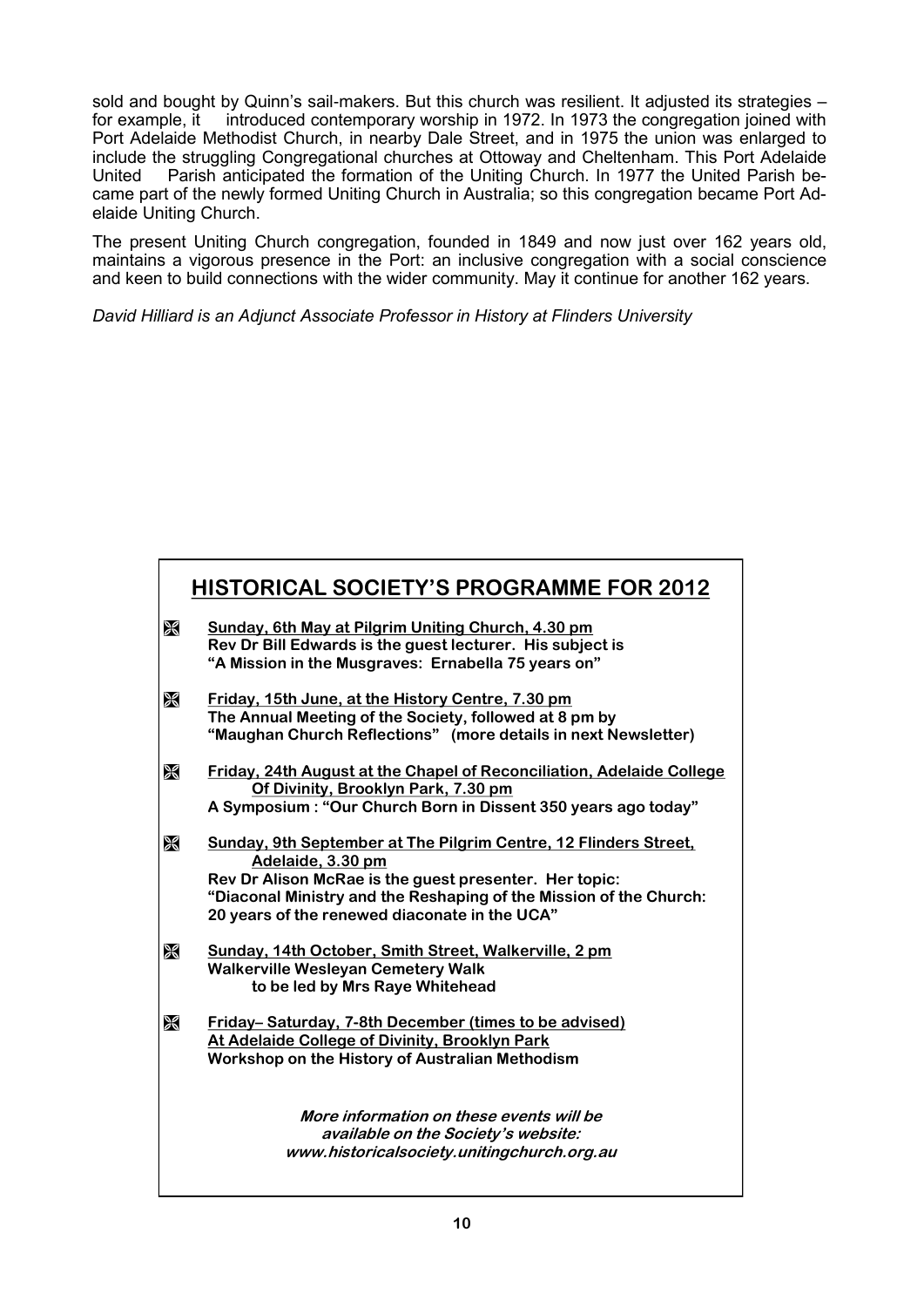# **Commemoration Prayer for 175 Years. Written and led by the Rev Bruce Grindlay minister of St Andrews by the Sea Uniting Church on December 28th 2011**

Gracious God, Holy Friend as we draw close to the end of this year and as we assemble in this place special to the memory of events past and hopes for the future expressed we would acknowledge the Kaurna people as traditional owners and custodians of this land and respect their relationship with this country. Today we again gather, as we have before, with a mixture of apprehension and anticipation as local, national and world events touch and shape our lives. We are unclear about much of what is happening, socially, politically and economically, yet we know of all countries in the world at this moment we have fared, and are faring best. So with hope, on this 175th. occasion of Proclamation Day Commemoration as South Australians with our many and varied histories we commit ourselves to work together to forge new tomorrows. May we today be filled with peace, and love and care for each other, that with a renewed determination we may build on the heritage of yesteryear for a better future so that this state of South Australia may continue to be a place of harmony, mutual acceptance and common strivings

for the benefit of all its citizens.

For so we pray in the name of Jesus the Christ. Amen.